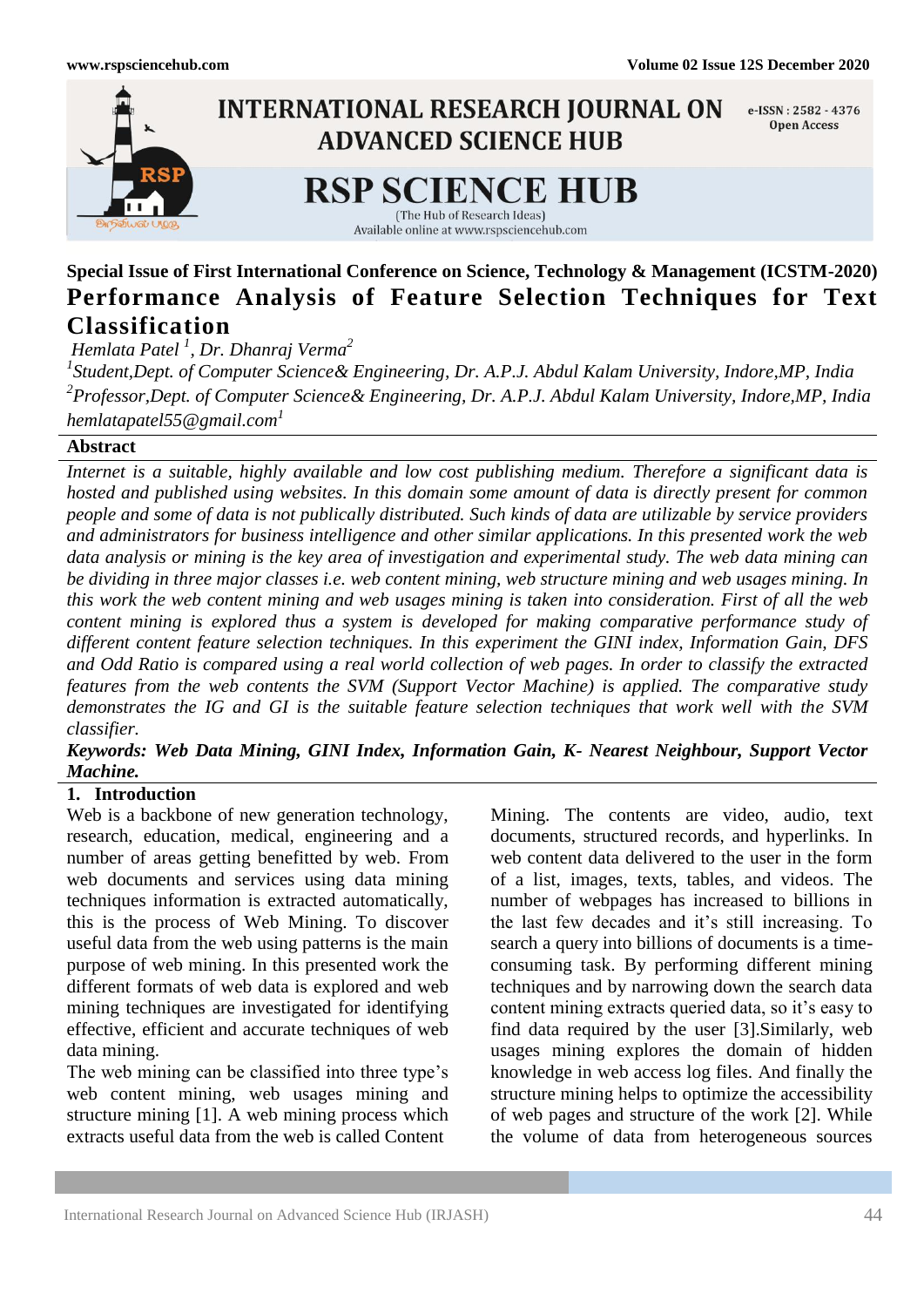develops impressively, foresight and its strategies infrequently advantage from such accessible data. This work focuses on textual data and considers its utilization in foresight to address new research questions and incorporate different partners. This textual data can be gotten to and methodically analyzed through content mining which structures and aggregates data in a generally robotized way. By exploiting new data sources (for example Twitter, web mining), more entertainers and perspectives are incorporated, and more accentuation is laid on the investigation of social changes.

In this presented work the web content mining and web usages mining is the main area of investigation. Thus using a real world application the applicability of the web mining techniques is demonstrated in this work. The proposed work is a promising approach for motivating the researchers to employ different data mining techniques for solving real world issues.

# **2. Literature Survey**

The exploration of potential of text mining for foresight by considering different data sources, text mining approaches, and foresight methods are used by authors [4]. In this paper authors extracts patterns and reduces data dimensions of BSS usage by exploring time series representation and clustering of BSS usage data [5]. This paper provides over three decades long (1983–2016) systematic literature review on clustering algorithm and its applicability and usability in the context of EDM [6]. The author's goal of review is to make available a comprehensive and semistructured overview of WCM methods, problems and solutions proffered. They have 57 publications including journals, conferences, and workshops in the period of 1999-2018 as a review on this subject [7]. This paper provide author's try to give a brief idea regarding web mining concerned with its techniques, tools and applications [8]. Two different feature selection methods are investigated in this paper on the spam reviews detection. Bagof-Words and words counts. Different machine learning algorithms were applied such as Support Vector Machine, Decision Tree, Naïve Bayes and Random Forest [9]. In this research an effort to address such uncertainty which is based on a data set derived from profiling data set available publicly. The conventional text feature extraction

# **www.rspsciencehub.com Volume 02 Issue 12S December 2020**

approach is applied to identify the most significant words in the data set [10]. This paper provide an improved global feature selection scheme (IGFSS) where the last step in a common feature selection scheme is modified in order to obtain a more representative feature set is proposed[11]. This paper shows an introduction of a fuzzy term weighing approach that makes the most of the HTML structure for document clustering [12].

# **3. Proposed Methodology**

The proposed investigation of web mining is now focused to explore the domain of content mining and relevant feature selection techniques. This includes the design of data model which is used for accomplishing the desired objective. In this context a web mining model is demonstrated as given figure 1. The different component of the model is explained here.

**1) Web Page Dataset:** we had downloaded a significant amount of web pages from different subjects and designed a syntactic dataset. The data set is organized in a way by which the subdirectory consist of the class labels and the directory contents or web pages are treated as data instances to be classify in target subjects or domains.

**2) Data Preprocessing:** The entire web data preprocessing involve three main steps: a) Removal of HTML tags, b) Removal of special characters, and c)Removal of stop words.

**3) Feature Selection:** That technique helps to reduce the data dimension and regulate the requirements of the computational resources such as time and memory. In this work we involve four popular feature selection techniques used for web content mining.

**a)GINI Index:**let S is the set of samples and having k number of classes( $c_1, c_2, ..., c_k$ ). According to the classes we define k sub categorize of data such that  $\{1, 2, ..., k\}$ . Then GINI index of S can be defined using [16].

Gini(S) =  $1 - \sum_{i=1}^{k} p_i^2$ (1)

Where  $p_i$  is the probability which is calculated using  $i<sup>th</sup>$  sample of S and complete set of S. however the minimum value of GINI is 0, which shows maximum utility of data. Similarly if the distribution of class and data is uniform then the GINI demonstrate the maximum value to 1 which shows minimum utility of data. In order to use the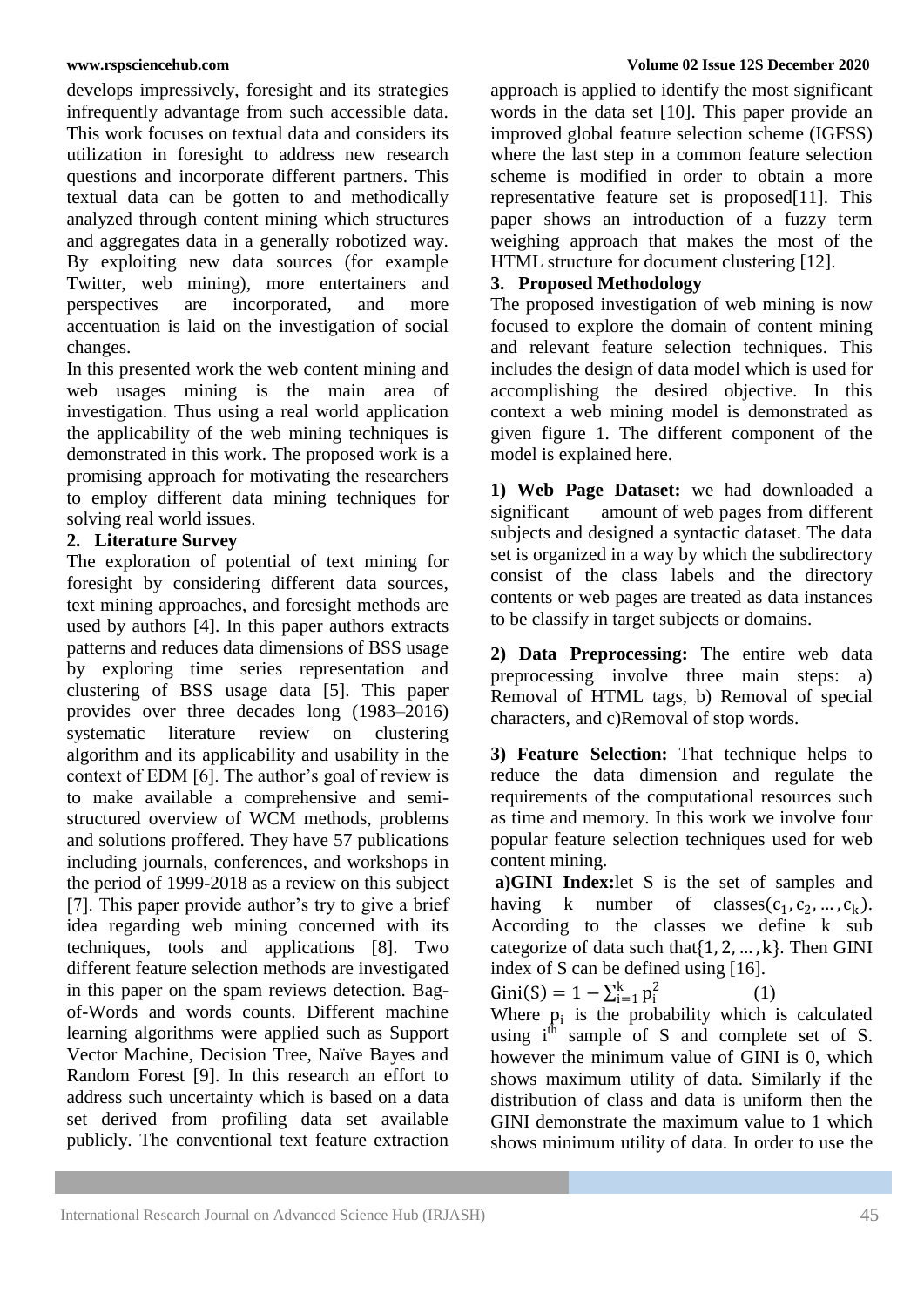technique for text classification it is used as a measuring function of data impurity with respect to class labels associated with data. So according to previous consideration the lower value of GINI indicates the higher applicability of the attribute for classification.



**Fig.1. . Feature selection model**

**B) Information Gain:**Information Gain (IG) measures how the features are. In text analysis, IG is used to measure the relevance of attribute A in class C. The higher the value of IG between classes C and attribute A, demonstrate the higher the relevance between classes C and attribute A [17].

$$
I(C, A) = H(C) - H(C|A)
$$
 (2)

Where,  $H(C) = -\sum_{c \in C} p(C) \log p(C)$ , the entropy of the class, and  $H(C|A) = 1$  is the conditional entropy of class given attribute,  $H(C|A) =$  $-\sum_{c\in C} p(C|A) \log p(C|A)$ . Since Cornell movie review dataset has balanced class, the probability of class C for both positive and negative is equal to 0.5. As a result, the entropy of classes  $H(C)$  is equal to 1. Then the information gain can be formulated as:

$$
I(C, A) = 1 - H(C|A)
$$
\n(3)

The minimum value of  $I(C, A)$  occurs if only if  $H(C|A) = 1$  which means attribute A and classes C

### **www.rspsciencehub.com Volume 02 Issue 12S December 2020**

are not related at all. On the contrary, we tend to choose attribute A that mostly appears in one class C either positive or negative. On the other words, the best features are the set of attributes that only appear in one class. It means the maximum  $I(C, A)$ is reached when P  $(A)$  is equal to  $P(A|C_1)$ resulting in  $P(C_1 | A)$  and  $H(C_1 | A)$  being equal to 0.5. When  $P(A) = P(A|C_1)$ , then the value of  $P(A) = P(A|C_2)$  results in  $P(C_2|A) = 0$  $P(A) = P(A|C_2)$ results  $P(C_2|A) = 0$ and  $P(C_2|A) = 0$ . The value of I(C, A) is varied

**c) DFS:** The probabilistic feature ranking metric DFS. Its requirements emphasize that, terms present in a number of classes should be ranked higher than other terms; terms rarely occur in a single class and doesn't present in other classes are irrelevant and should be ranked lower; terms which frequently occur in a single class but doesn't occur in other classes are highly distinguishing, should be scored higher. DFS metric assigns score values between 0.5 and 1.0

$$
DFS(t) = \sum_{j=1}^{M} \frac{P(C_j|t)}{P(\bar{t}|C_j) + P(t|\bar{C_j}) + 1} \tag{4}
$$

Where, M is the number of classes,  $P(C_i)$  is probability of j<sup>th</sup> class and  $P(\bar{t} | C_j)$  is probability of absence of term t when class  $C_j$  is given while  $P(t|\overline{C_j})$  is feature likelihood when classes other than  $C_i$  are given.

**d) Odd Ratio:** It is a likelihood ratio. It's numerator is the multiplication of  $t<sub>p</sub>$  and  $t<sub>n</sub>$  and denominator is the multiplication of  $f_p$  and  $f_n$ . It presents the likelihood of feature occurrence to a class. It prioritizes those features having high occurrence rate to a particular class but ignores features which frequently occur in other classes. It also doesn't take into account irrelevant and redundant features. It's mathematical formulation is given as.

$$
OR = \frac{t_p X t_n}{f_p X f_n}
$$
 (5)

# **Odds ratio performs well on small number of features.**

**4) Data Splitting:** After feature selection of the approach the system returns a feature vector which is used further for experimentation or learning with the supervised learning algorithm.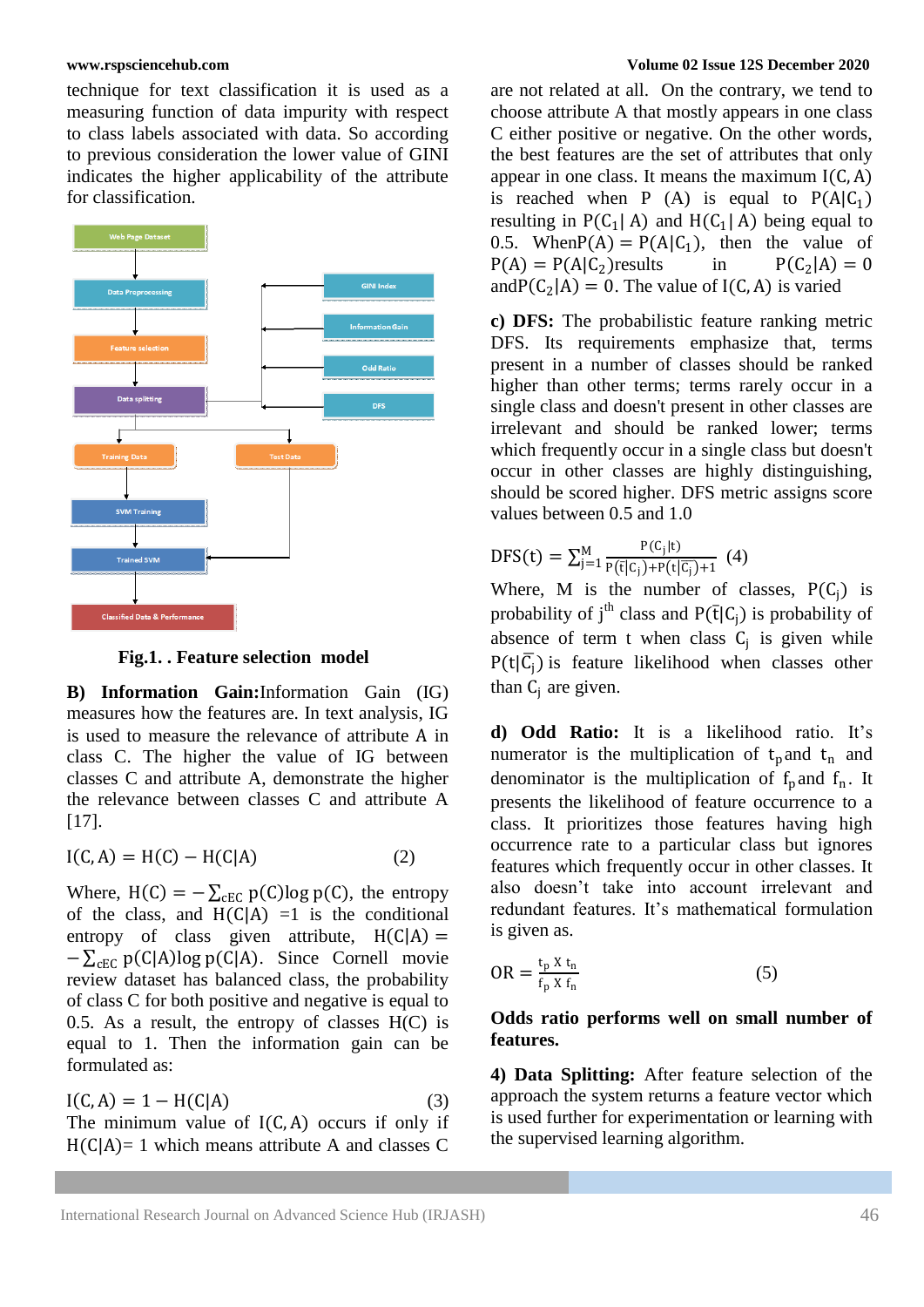**5) Training Set:** The data splitting create two sub sets of entire web content data features first 70% of randomly selected data instances are used here for the classifier training.

**6) Testing Set:** Additionally the 30% of randomly selected data is used for testing of the trained model.

**7) SVM Training:** the SVM is a supervised learning model which is mostly used for classification of binary data, which is used the concept of hyper plain for differentiating between two classes.

**8)Trained SVM:** the SVM algorithm used for make training on the extracted features from the different feature selection techniques. After taking training from the input features the algorithm can identify the similar patterns.

**9) Classified Data and Performance:** based on test data classification using the trained SVM the system measures the performance in terms of accuracy and error rate. At the same time the system also computes the efficiency of the system in terms of time consumed and memory usages.

# **4. Implementation**

Using the developed user interface we have tried to deliver the functional aspects of the proposed framework. The design and explanation are given as:



**Fig. 2. Data selection**



**Fig. 3. GINI ratio generated**

### **www.rspsciencehub.com Volume 02 Issue 12S December 2020**

Figure 2 shows the selection of HTML data set which is available in local storage. Further in next figure 3 the feature selection technique is implemented with the concept of GINI Index.



**Fig. 4. Information gain calculated**

The figure 4 shows the implementation of Information Gain based feature selection. The figure 5shows the calculation of DFS based feature selection technique. Similarly the next figure 6 shows the odds ratio based feature selection approach.



**Fig. 5. Calculating DFS**



**Fig.6. Odds Ratio Calculated**

# **5. Result Analysis**

The aim of this experimental scenario is to obtain an efficient feature selection technique for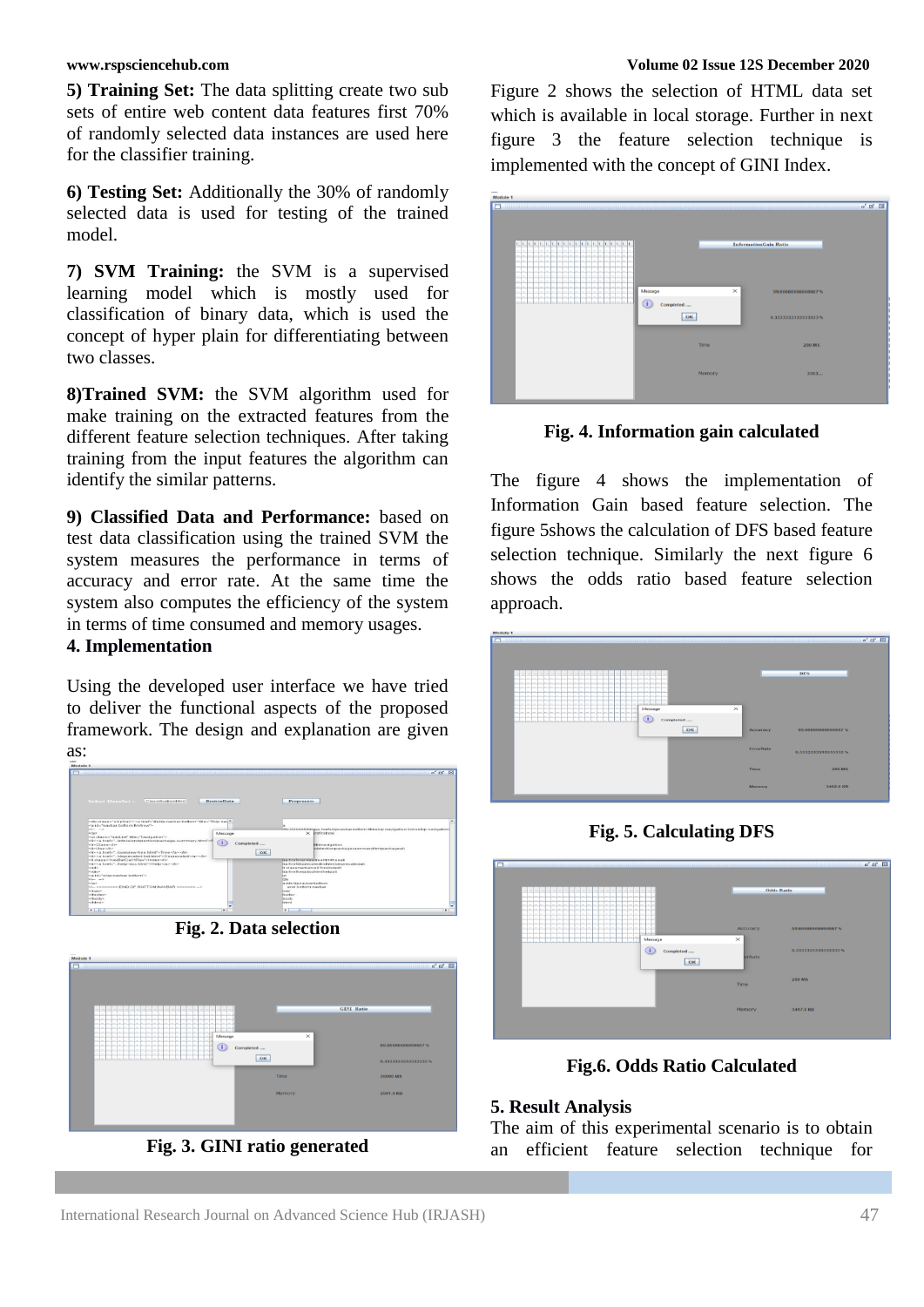implementing the web content mining based applications. In this context a comparative analysis is conducted between different feature extraction techniques. There are four parameters are used to compare the performnce.

*1) Accuracy-* That can be measured using the ratio of total correctly classified and the total patterns to be classified. That can also be represented using the following equation:

 $accuracy = \frac{totalcorrectly classified}{totalpattern\_stcales}$ totalpattern stoclassify  $- X100 (9)$ **Table.1.Accuracy (%)**

| No.<br>of<br>files | <b>GINI</b><br><b>Index</b><br>(%) | <b>Information</b><br>Gain $(\% )$ | <b>DFS</b><br>$($ %) | Odds<br>$Ratio(\% )$ |
|--------------------|------------------------------------|------------------------------------|----------------------|----------------------|
| 50                 | 96.33                              | $96.\overline{37}$                 | 95.47                | 96.34                |
| 102                | 95.52                              | $96.\overline{91}$                 | 96.88                | $96.\overline{72}$   |
| 185                | 97.06                              | 97.46                              | 97.52                | 97.19                |
| 274                | 97.59                              | 97.21                              | 98.71                | 97.69                |
| 348                | 98.22                              | 98.84                              | 99.03                | 98.15                |
| 410                | 99.81                              | 99.27                              | 99.79                | 98.72                |
| 502                | 99.38                              | 99.65                              | 99.81                | 99.17                |



### **Chart.1.Accuracy (%)**

The accuracy of the implemented feature extraction techniques is given in chart 1and table 1.

**2) Error rate-** This is a ratio of misclassified test samples and the total samples for classification. That can be calculated using the following equation:

 $error\ rate = \frac{total\ misclassified\ samples}{total\ samples\ to\ density}$ total samples to classify  $X100$  (10)

| <b>Table 2. Error rate (%)</b> |  |  |  |
|--------------------------------|--|--|--|
|--------------------------------|--|--|--|

| No.<br>of<br>files | <b>GINI</b><br>Index<br>(%) | <b>Information</b><br>Gain $(\% )$ | <b>DFS</b><br>(%) | Odds<br>$Ratio(\% )$ |
|--------------------|-----------------------------|------------------------------------|-------------------|----------------------|
| 50                 | 3.67                        | 3.63                               | 4.53              | 3.66                 |
| 102                | 4.48                        | 3.09                               | 3.12              | 3.28                 |
| 185                | 2.94                        | 2.54                               | 2.48              | 2.81                 |
| 274                | 2.41                        | 2.79                               | 1.29              | 2.31                 |
| 348                | 1.78                        | 1.16                               | 0.97              | 1.85                 |
| 410                | 0.19                        | 0.73                               | 0.21              | 1.28                 |
| 502                | 0.62                        | 0.35                               | በ 19              | $\overline{0.83}$    |

The error rate of the different feature extraction techniques is shows in chart 2 and table 2.



**Chart 2. Error rate (%)**

**3) Time Consumption-** The amount of time consumed for classification is calculated using the following formula:

 $time\ consumed = end\ time - start\ time$  (11)

**Table 3. Time consumed in MS**

| No.<br><b>of</b><br>files | <b>GINI</b><br><b>Index</b> | <b>Information</b><br>Gain | <b>DFS</b> | Odds<br><b>Ratio</b> |
|---------------------------|-----------------------------|----------------------------|------------|----------------------|
| 50                        | 93                          | 96                         | 108        | 101                  |
| 102                       | 178                         | 181                        | 195        | 184                  |
| 185                       | 266                         | 279                        | 298        | 280                  |
| 274                       | 429                         | 452                        | 485        | 461                  |
| 348                       | 521                         | 548                        | 579        | 557                  |
| 410                       | 658                         | 670                        | 701        | 682                  |
| 502                       | 818                         | 851                        | 977        | 912                  |



**Chart 3. Time consumption (MS)**

International Research Journal on Advanced Science Hub (IRJASH) 48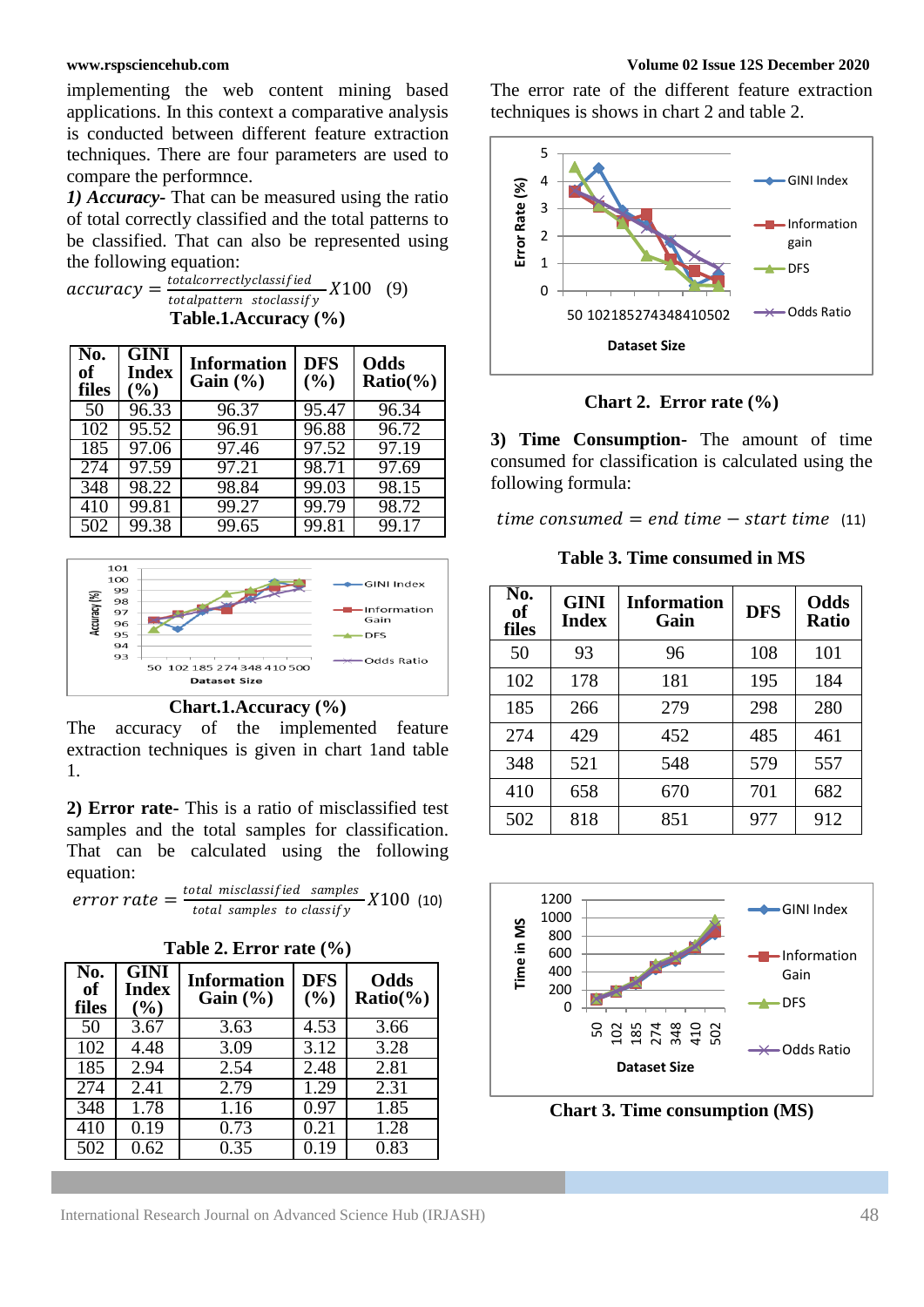The performance of the implemented feature selection algorithms in terms of time consumption is given using figure 3 and table 3.

**4) Memory Usage -**The amount of total memory utilized for execution of an algorithm is measured here as the memory consumption or usages.

memory usage = total memory  $-$  free memory (12)

**Table.4 Memory Usages in KB**

| No.<br><b>of</b><br>files | <b>GINI</b><br><b>Index</b> | <b>Information</b><br>Gain | <b>DFS</b> | <b>Odds</b><br><b>Ratio</b> |
|---------------------------|-----------------------------|----------------------------|------------|-----------------------------|
| 50                        | 3016                        | 3828                       | 3490       | 3495                        |
| 102                       | 3445                        | 3713                       | 3378       | 3359                        |
| 185                       | 3358                        | 3925                       | 3564       | 3716                        |
| 274                       | 3158                        | 3840                       | 3672       | 3573                        |
| 348                       | 3259                        | 3996                       | 3749       | 3658                        |
| 410                       | 3480                        | 4019                       | 3557       | 3458                        |
| 502                       | 3369                        | 3957                       | 3689       | 3691                        |



### **Chart 4. Memory Usage (KB)**

The memory usage of the implemented algorithms for feature selection is explained in chart 4 and table 4.

# *Comparative Analysis of Feature Extraction Techniques*

In this experimental evaluation the different feature extraction techniques namely GINI Index, Information Gain, DFS and Odds ratio is used with the SVM classifier. In this experiment different parameters that are accuracy, error rate, memory usage, time consumption is measured for performance evaluation. Below in table 5 gives the summary of the implemented techniques in terms of mean performances.

| <b>Table.5.Comparisons</b> | between | feature |
|----------------------------|---------|---------|
| extraction techniques      |         |         |

| <b>Paramete</b>      | <b>GINI</b> | $IG +$     | $DFS +$    | $OR +$     |
|----------------------|-------------|------------|------------|------------|
| r                    | $+$ SVM     | <b>SVM</b> | <b>SVM</b> | <b>SVM</b> |
| <b>Accuracy</b>      | 97.57       | 97.51      | 98.17      | 97.71      |
| <b>Error</b><br>Rate | 2.43        | 2.05       | 1.83       | 2.29       |
| <b>Memory</b>        | 3297.8      | 3896.5     | 3585.5     | 3564.2     |
| <b>Usage</b>         |             |            |            |            |
| <b>Time</b>          | 423.28      | 439.57     | 477.57     | 453.85     |

According to the given table 5, we can see that DFS leads in accuracy and error rate, by producing less error rate and higher accuracy in classification. On the other hand Information Gain and GINI Index based technique acceptable for time requirements of the classification system. in this context the GINI Index and Information Gain found acceptable for accuracy and less time requirements. Thus in further both the feature selection techniques are investigated with different supervised learning classifiers.

# **6. Conclusions and Future Work**

In this presented work the web data mining is the main area of investigation. Therefore the web usages mining and web content mining is studied and the relevant methods are demonstrated. In web content mining the web pages are involved for experimentation because the most of web contents are published using HTML pages. These web pages includes different formatting tags and text contents therefore it complex to process and classify using any basic machine learning method. Therefore first some feature extraction techniques are explored namely GINI Index, Information gain, DFS and odds ratio. All these methods are basically measuring the ranks of the text features for selecting most appropriate according to their defined class labels. The experimental study offers different techniques and methods that useful for different kinds of data mining approaches used in web data mining.

Future work of this experiment is further extended to find suitable and efficient classifier for web content classification. Therefore the selected two feature selection techniques namely GINI Index and Information Gain will utilize with the three popular supervised learning classifiers namely SVM, SVR and k-NN.